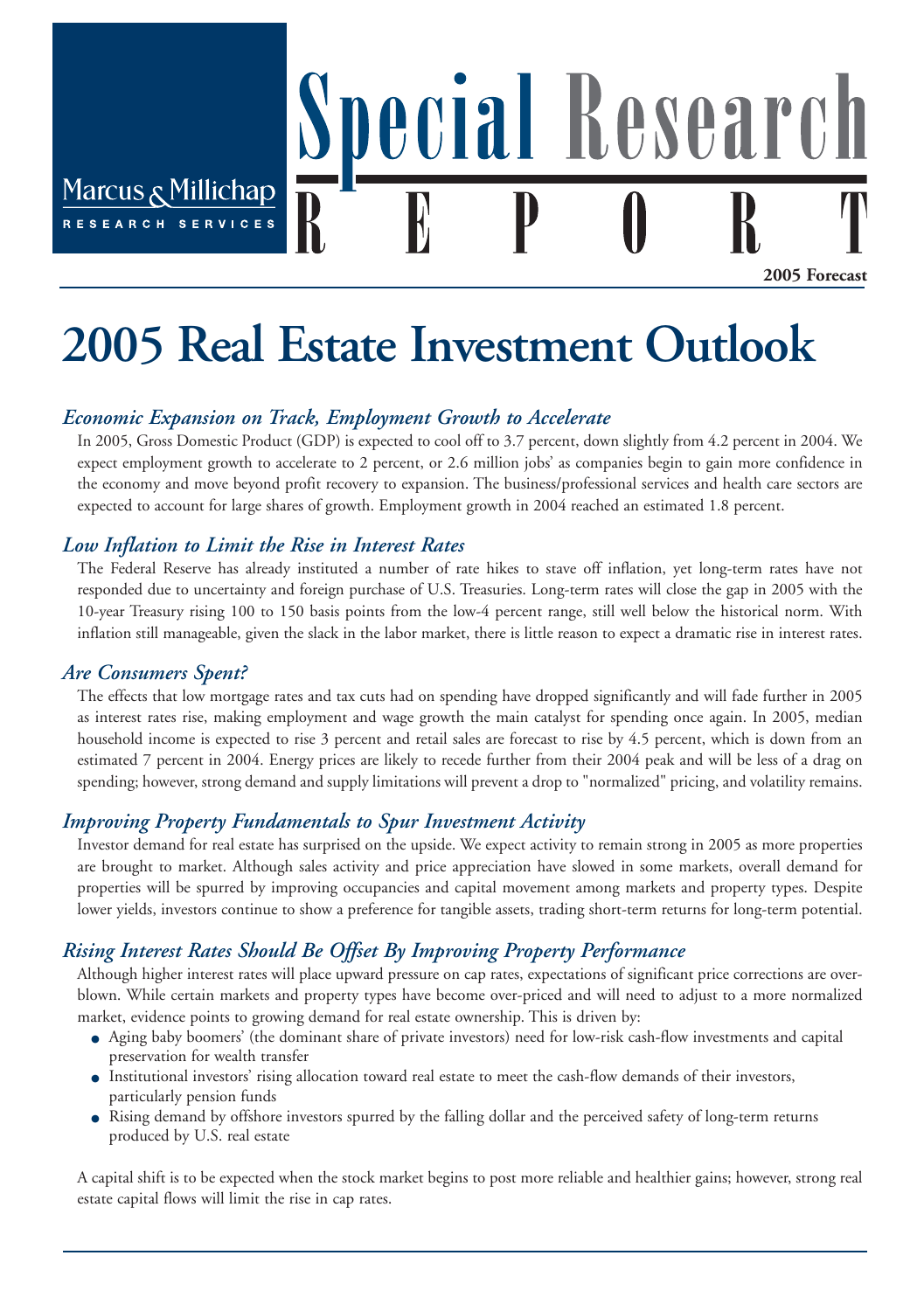## **Apartments: Inexpensive Capital, Condo Conversions Boost Prices**

Where are expected to<br>
experience increased demand<br>
in most markets across the<br>
nation during 2005. On the experience increased demand in most markets across the investment front, even with cap rates at all-time lows, for every investor who chooses to wait on the sidelines, there are two or more others willing to step forward.

#### *Storm Taking Longer to Pass*

It is taking longer than anticipated, but the "perfect storm" is breaking. A combination of factors combined to cause apartment owners operational woes over the past few years. Historically low mortgage rates allowed many

would-be renters to take the plunge into homeownership and lowered the cost of apartment development, which brought a tremendous amount of product to market. In addition, the jobless economic recovery caused many renters to double-up or move back home to conserve cash. The combination of these factors pushed the nationwide vacancy rate up 400 basis points from 2000 to the market's bottom in the first quarter of 2004.

With the economy slow to recover, consumer confidence has been shaky. Some improvement in apartment demand was noted during the latter half of 2004, with



vacancy currently hovering at slightly less than 7 percent. A 40 basis point decrease in vacancy is anticipated in 2005 as improvement will still be held back somewhat by first-time home buying, since interest rates are only expected to rise modestly. A more rapid recovery will form in 2006.

As hiring activity picks up, we expect renter household formation to follow, particularly among the 18- to 24-year-old age cohort as the "unbundling" effect takes hold. Over the next five years, population growth among this age group and strong immigration figures bode well for the future of the apartment market.

Over the next 12 to 24 months, rising interest rates will benefit apartment fundamentals, limiting renter attrition to homeownership and also putting upward pressure on development costs. Higher debtservice payments, however, will also temper price appreciation.

#### *Condos, Condos, Condos – The Craze Is Limited to a Few Markets*

Many multi-family developers in land-constrained markets, such as Southern California, have found it has become cost prohibitive to build anything other than condos. In addition, condo converters have become extremely active. Although some degree of cooling off is beginning to emerge in a few locales, buyer demand for condos appears to be quite strong. It should be noted that this market force is limited to the most expensive housing markets. The net effect of condo conversions is a benefit to the apartment market as the loss of supply is generally greater than the loss in demand. The condo buyer

Marcus & Millichap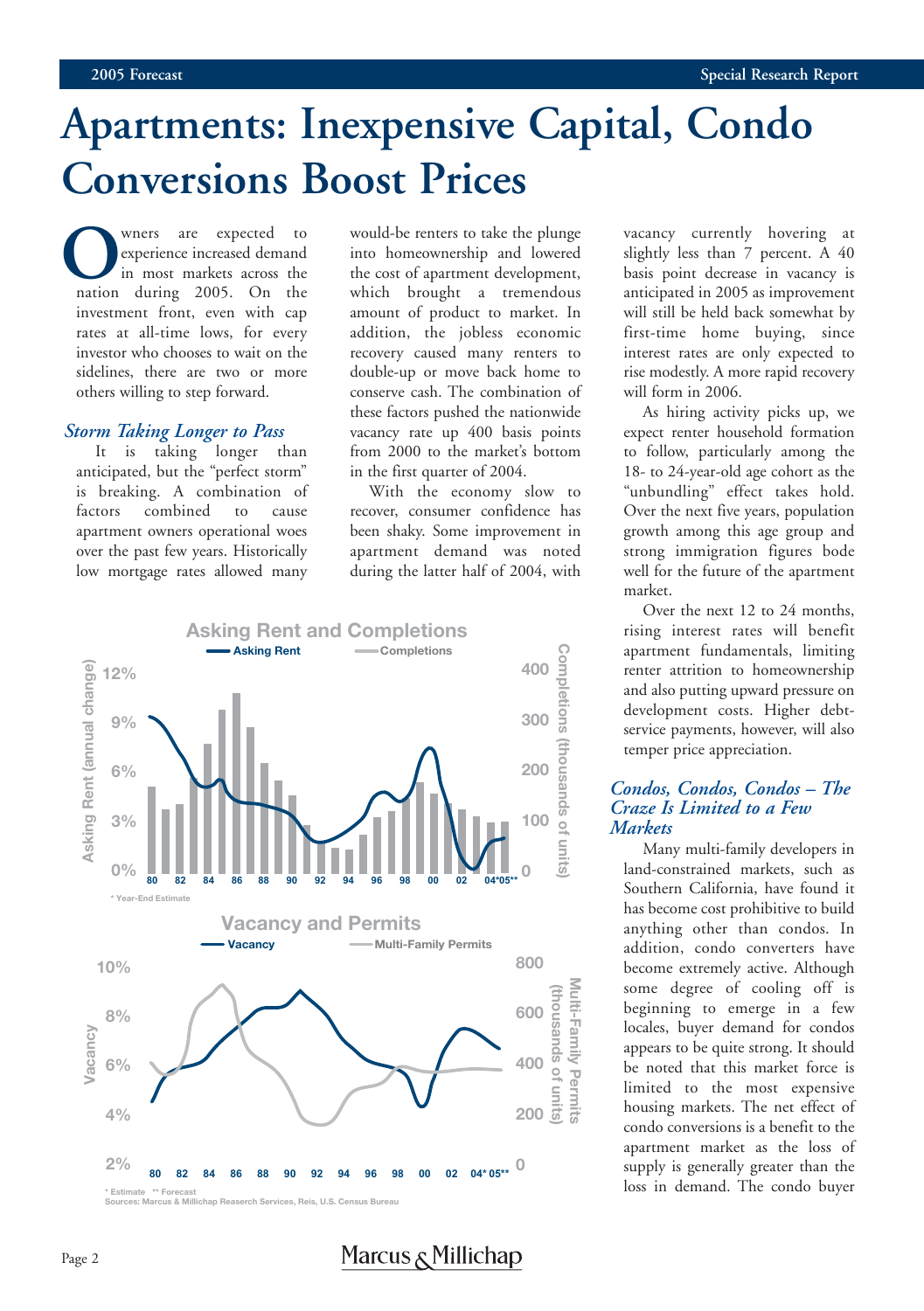pool is not only first-time homebuyers and investors, but also downsizing households and secondhome purchasers. If the housing market slows abruptly over the next two years, many of the individual condo units will join those being purchased by investors as rental units, adding more supply.

In addition to unprecedented demand for apartment assets, condo conversions have led to significant price appreciation in markets with high single-family home prices, such as Boston, Northern New Jersey, San Francisco and Southern California. In San Diego, for example, apartment properties priced at more than \$5 million sold for a median price of \$131,000 per unit this year, compared to conversion deals, which sold at a 26 percent premium. In South Florida a similar comparison uncovered a 42 percent difference in sales prices. This trend will continue as new condo supply fails to keep pace with demand.

#### *Concession Burn-Off Under Way*

Concessions have begun to abate in several markets. Overall, however, effective rent growth has been nearly equivalent to gains in asking rents, with each on target to rise approximately 2 percent this year. On a national scale, we expect effective rent growth to outstrip asking rent gains by 150 basis points in 2005 as concession burn off becomes more widespread. Owners of Class A properties in markets with less-expensive for-sale housing, such as Atlanta, Dallas, Las Vegas and Phoenix, however, will likely still have to offer incentives to boost occupancy as they continue to try to keep tenants from defecting to homeownership.





We expect Class B/C concessions to disappear more rapidly as most markets continue to suffer a shortage of affordable apartment units.

#### *Focus on Value Creation, Market and Property Type Rotation to Increase*

Nationwide, the median price per unit has increased 50 percent since 2001, to more than \$93,000, despite a downturn in market fundamentals. The decline in NOIs coupled with steep appreciation put tremendous downward pressure on cap rates, which are currently at 6.5 percent nationally and substantially lower in a number of markets. With only a mild increase in rents and occupancy forecast next year, investors need to shift their focus to inefficiencies in current operations and to implementing plans to control expenses and retain tenants. Value creation through better operations will become more of a focus rather than capital market trends, which drove the market in the last three years. Many apartment sellers are also diversifying equity by entering into new markets and taking advantage of the cap rate spread that apartments have with retail, office and industrial properties.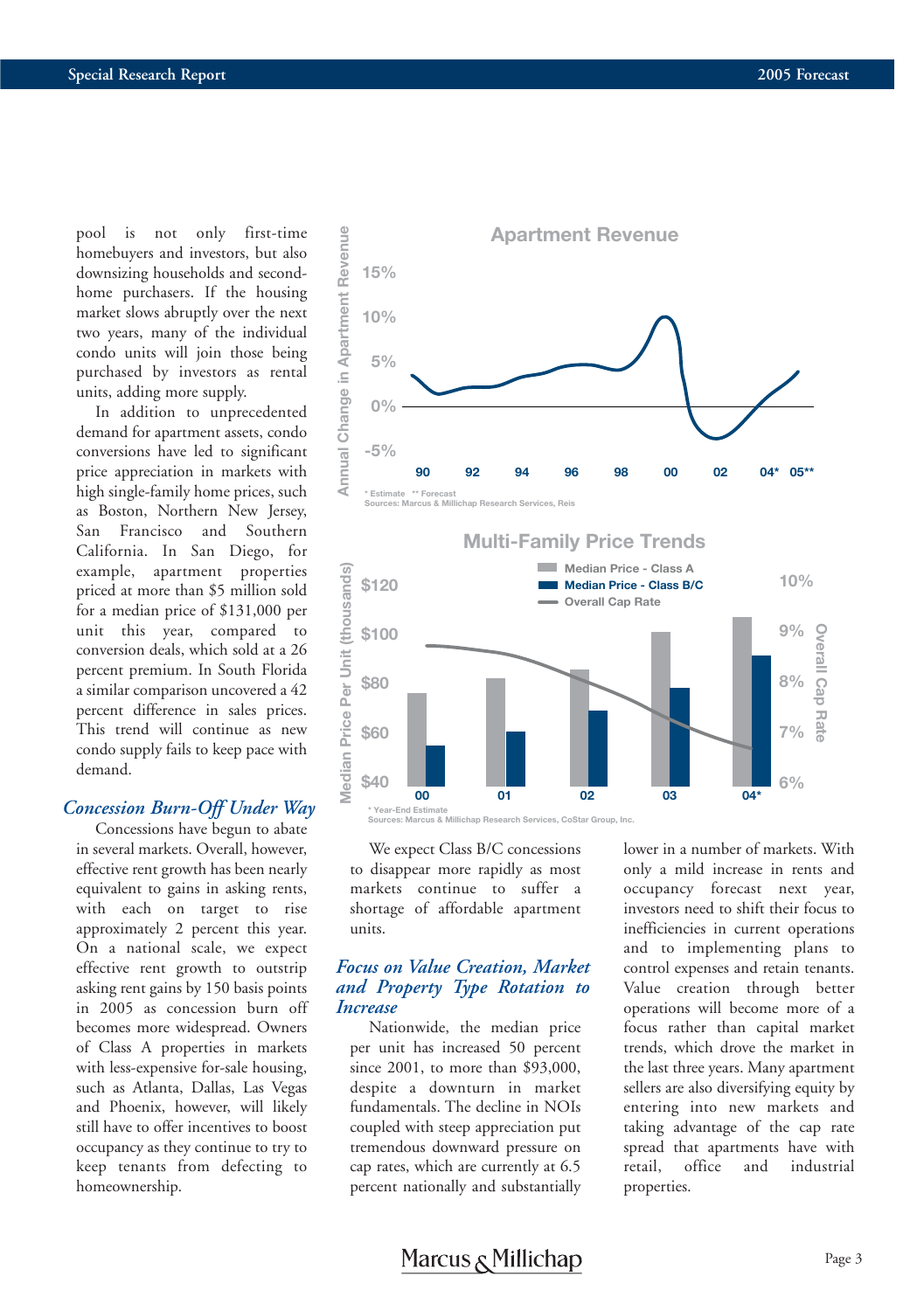## **Office: Slow Recovery to Gain Speed**

**O**ffice market fundamentals<br>are improving, but it will<br>take several years for the<br>market to return to equilibrium. In are improving, but it will take several years for the 2005, we expect vacancy to decline 110 basis points, to 15.6 percent, allowing for a 1.5 percent gain in effective rents. Construction remains one of the greatest risks to our forecast. While office starts are down 65 percent from their peak in 2000, the pipeline of planned projects expanded by more than 50 percent in 2004. Unless office market fundamentals improve

dramatically and developers are able to meet pre-leasing requirements set by lenders, however, it is unlikely that a large boom in construction will occur in the near term.

#### *Absorption to Lag Job Growth*

Office-using employment sectors are forecast to expand by 1 million jobs in 2005, which equates to a 3.5 percent gain, well above the overall nonfarm job growth projection. Office demand typically lags job creation. In 2005, absorption is expected to reach 60 million square



feet, which is a healthy figure but below absorption rates reported in the late 1990s. By 2006, we expect demand to rise to 90 million square feet as the effects of job growth in 2005 are fully realized.

#### *Price Gains to Moderate*

Office property prices have nearly doubled in the past 10 years, with the current median at \$140 per square foot. For institutional-grade properties, prices are in the \$200 to \$400 per square foot range. Prices have continued to rise over the past few years in spite of a spike in vacancy and rent cuts, which caused the nationwide rent index (a function of vacancy and effective rents) to fall 25 percent between the market's peak in the third quarter of 2000 to its trough in the fourth quarter of 2003. In 2005, we expect rent index growth of more than 3 percent, with an acceleration to nearly 6 percent in 2006. Approximately 55 percent of the rent index growth will be from gains in occupancy, with the remaining 45 percent attributable to effective rent growth.

The divergence in prices and fundamentals has led to significant cap rate compression, with the average down 140 basis points since 2000, to 8.4 percent. The cap rate spread for office properties, however, is approximately 100 basis points to 250 basis points over apartment and core retail assets. As a result, we expect to see an increase in activity among opportunistic investors who can look beyond the short-term weakness in the sector. While lease rollovers and rising mortgage rates will apply some downward pressure on prices in a few markets, we do not expect broad-based discounting. Overall,

## Marcus  $\kappa$  Millichap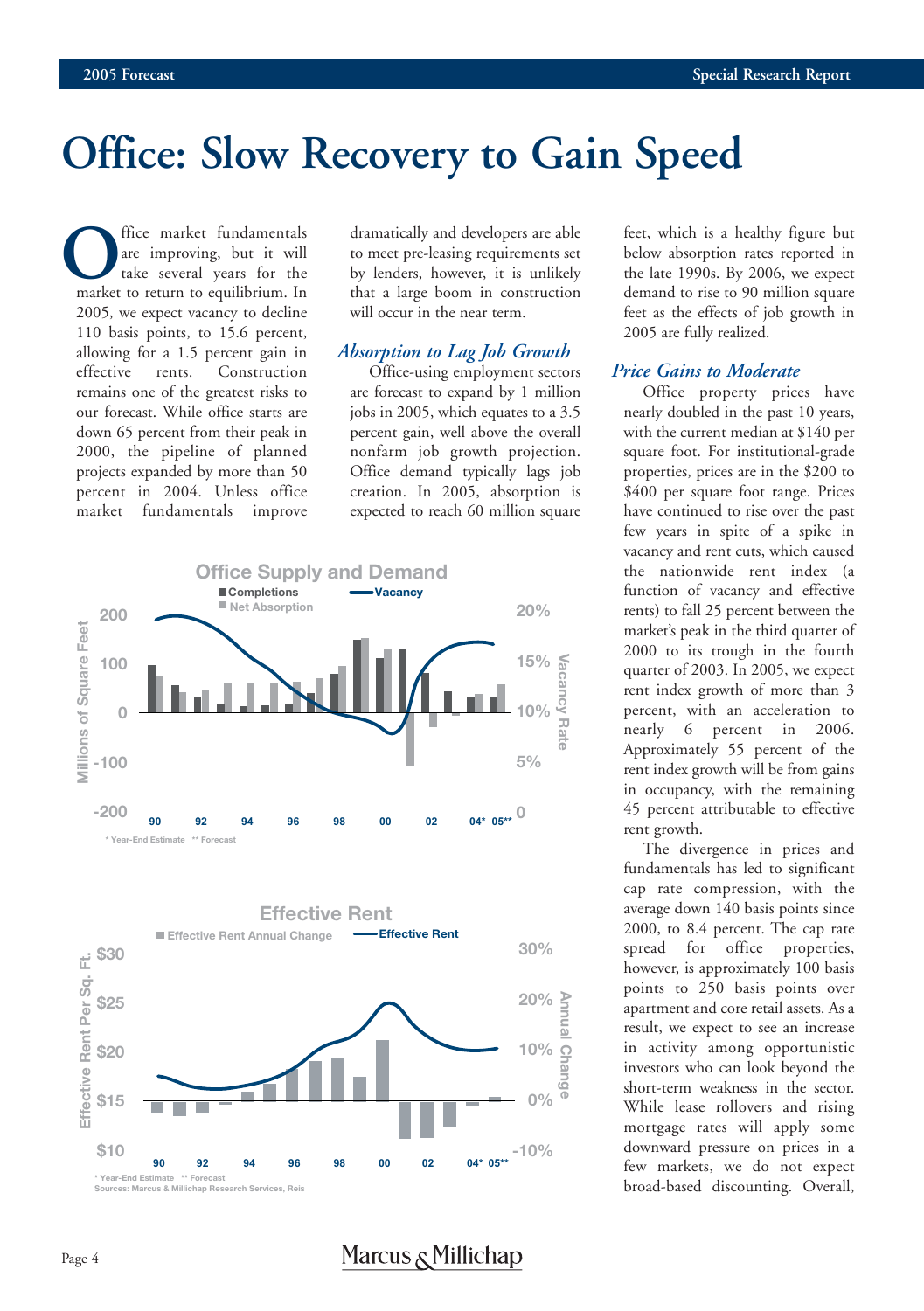we expect prices to continue to rise in most markets as fundamentals turn in the right direction and capital rotation into office based on the favorable yield spread ensues. Price appreciation, however, is forecast to moderate to a more sustainable pace.

#### *Matching Strategy to Opportunity*

To match investment strategies to specific office market opportunities, we looked at several factors, including current price-torent ratios and our rent index, which is a function of vacancy and effective rents over a two-year forecast period.

Markets with the most favorable combinations of price-to-rent ratios and rent index growth include Salt Lake City and Houston, which are both affordable given current rents, but each have only moderate rent index growth projections. Dallas is also affordable, but construction could rise beyond current expectations as there are few barriers to development. These markets are good choices for investors seeking low prices and who have a few years to wait for a recovery in fundamentals.

Riverside/San Bernardino and Fort Lauderdale have moderate price-to-rent ratios, but strong rent index growth is expected in 2005 and 2006, making them solid shorter-term investment candidates. Markets with moderate prices but strong projected rent index growth include Atlanta, Cincinnati, Miami, Charlotte, Phoenix, Sacramento and Orlando. Las Vegas has relatively high prices given current rents, but rent index growth is forecast to be very strong in 2005 and 2006.

For investors with longer-term



**Sources: Marcus & Millichap Research Services, Economy.com, PPR, Reis**



strategies, markets such as New York, San Francisco and San Jose have relatively high prices given current rents. They also, however, have very positive outlooks beyond the two-year forecast period due to factors including high barriers to development and strong foundations in financial and/or new-economy industries.

#### *Looking Beyond the Short-Term*

It will be 2007 or beyond before vacancy falls below the 10 percent mark, given construction activity

remains restrained. Prior to the market's peak in 2000, tight market conditions caused companies to hoard excess office space in anticipation of expansion. This led to a significant amount of sublease space returning to the market following the dot-com debacle and a rash of corporate downsizings and restructurings. With this in the not-so-distant past, many companies are waiting until a recovery is well under way prior to leasing additional space for expansion.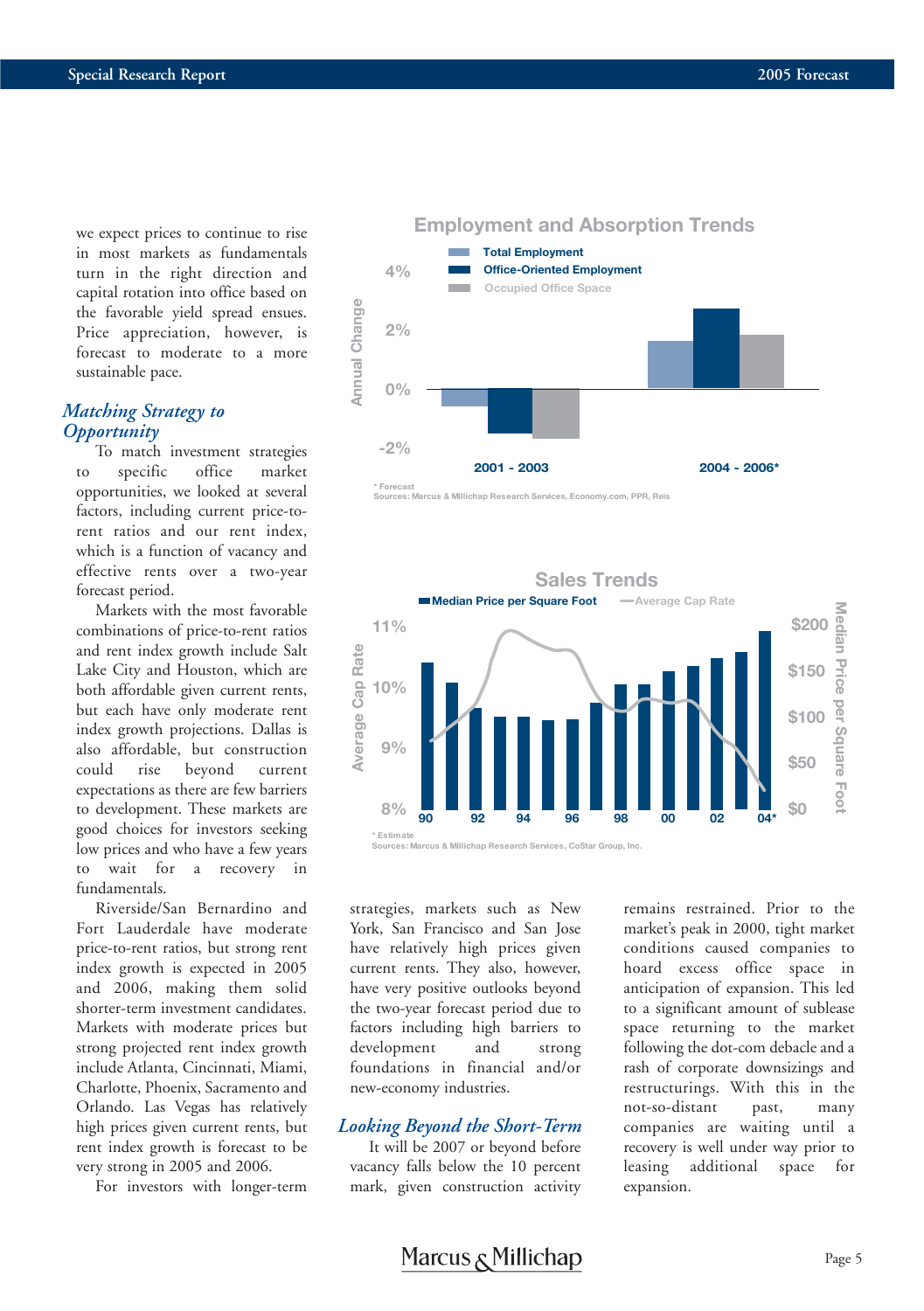## **Retail: Investors Adapting to Changing Market Conditions**

The face of retail is changing,<br>
and so too is the real estate<br>
investment market. The retail<br>
market was the most stable and so too is the real estate investment market. The retail commercial real estate sector in terms of fundamentals through the most recent economic downturn, but within the retail industry itself, the weaker players have found it increasingly difficult to compete.

Retailer bankruptcies and closures of underperforming locations have left some vacancies, but they have also provided opportunities for healthy retailers to rapidly move in to new regions or expand their presence in existing markets.

Over the past four years, overall retail vacancy has hovered around 10.3 percent, and we expect minimal movement in the near term. Construction has been largely driven by demand, a trend we expect will continue.

In 2005, neighborhood and community center construction is forecast to rise moderately to 27 million square feet, up from 25 million square feet in 2004. Demand, however, will be strong enough to absorb new space,





Marcus <sub>δ</sub>Millichap

keeping vacancy relatively unchanged over the next 12 months.

#### *Wal-Mart Expansion Continues*

Wal-Mart continues to expand rapidly across the nation. In the corporation's fiscal 2005, Wal-Mart will open 230 new Supercenters, though 150 are conversions or relocations of existing discount stores to the larger format. In addition, 25 new Neighborhood Markets, the company's groceryonly concept, will open for business. Wal-Mart's ability to gain marketshare through its very favorable pricing is threatening the traditional grocery chains. It is estimated that for every new Supercenter, two grocery stores will close. It is forecast that traditional grocery stores will continue to lose marketshare to the retail giant and that within the next three years, traditional grocers will capture less than 50 percent of grocery spending.

#### *Grocery-Anchored Centers: Inventory Low, Buyer Demand High, Caution in Order*

For years, grocery-anchored shopping centers were the darling of the retail investment market, as grocery stores were thought of as largely recession-proof. While we all still need to eat, we are now purchasing our groceries at numerous other locations. In addition to Supercenters, consumers can now purchase food and other household goods everywhere from drugstore chain stores to warehouse clubs. As traditional grocery stores close their doors, shopping center owners are faced with numerous challenges. While their anchor may continue to pay rent through the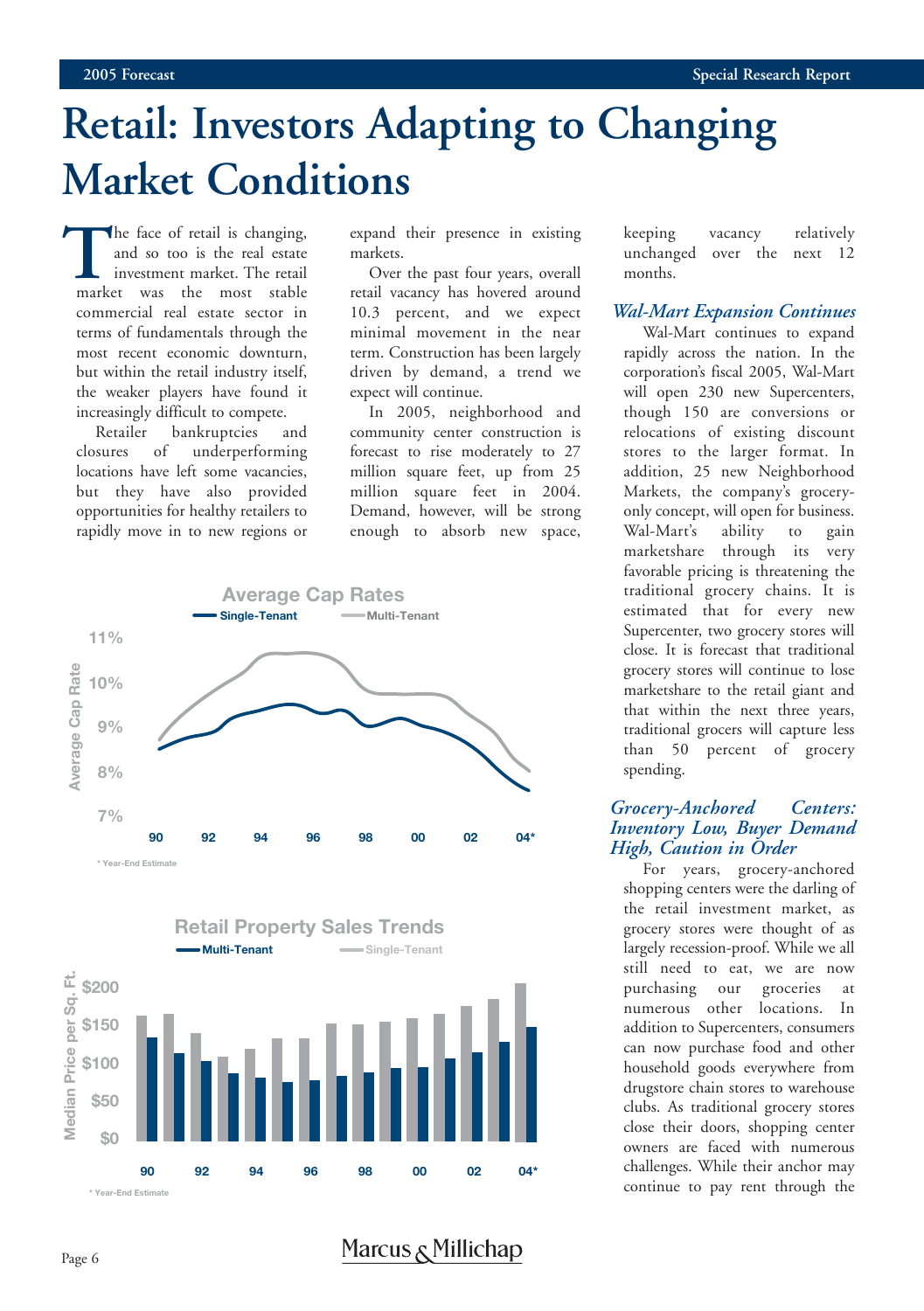remainder of the lease, inline shops can suffer tremendously from the loss of traffic.

Despite the shift in consumer shopping patterns and the numerous grocery closures that have ensued, grocery-anchored centers continue to attract strong investor demand. Buyers, however, have become more aware of the challenges facing the grocery industry and therefore are more thoroughly investigating an anchor tenant's staying power and the likelihood of a Wal-Mart moving into the area. Wal-Mart has found it challenging to develop Supercenters in largely built-out markets, such as those in the Northeast, and also in California, where there has been strong opposition to the chain's big-box concepts. In these areas, investors do need to keep a watchful eye on the market, as Wal-Mart's Neighborhood Market is 40,000 square feet and can fit into most spaces occupied by a typical grocer.

#### *Strip Centers Command Attention*

Strip centers are garnering the attention of many investors seeking a value play in today's market. Demand has been strong, as evidenced by a 12.5 percent increase in prices for this property type over the past year, to \$139 per square foot. Strip centers are relatively affordable, providing private investors with an "in" into the market at the beginning of a new upcycle. Properties in close-in locations that may be in need of updating and repositioning can offer significant upside potential. The strongest activity for strip centers is reported in the \$500,000 to \$1.5 million range. Properties sold this year average slightly less





than 20,000 square feet and have an average cap rate of 8.1 percent, similar to the overall multi-tenant average.

#### *Single-Tenant Is Still Booming*

Single-tenant investment has become increasingly popular over the past few years. Strong investor demand has pushed cap rates for single-tenant retail to an average of 7.6 percent, and the median price is closing in on \$200 per square foot. Prices and cap rates vary significantly by tenant and location. Some properties occupied by credit tenants and located in top-tier markets, such as Southern California, can sell at sub-5 percent cap rates.

Appreciation in the single-tenant retail sector may slow over the next few years as investors react to steadier gains in the stock market and other investment vehicles. Demographics, however, support single-tenant demand. Baby boomers and retirees comprise a large share of the buyer pool, and many of these investors are willing to trade in strong returns for safety and minimal upkeep.